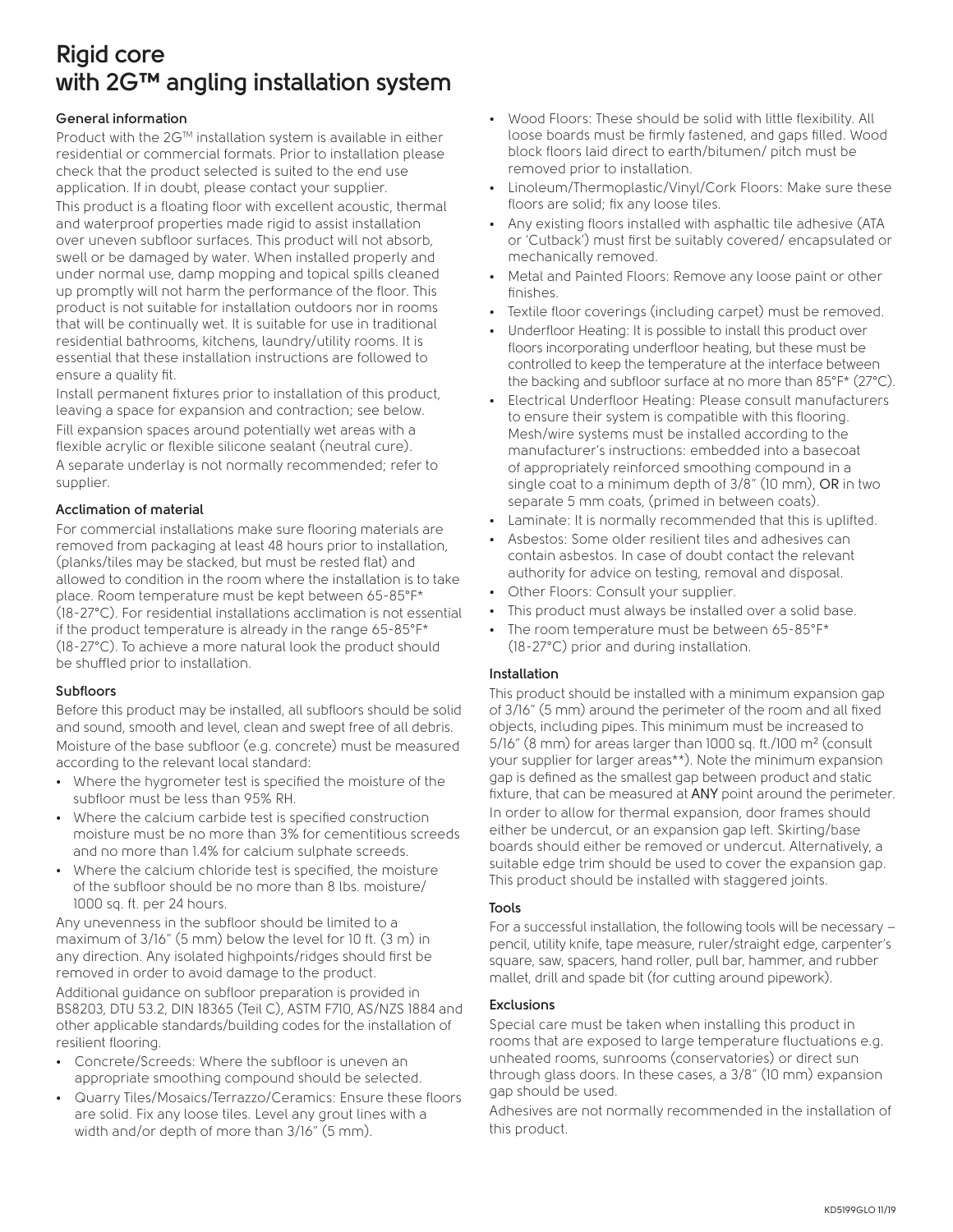- 1. Starting with a full plank/tile along the wall, calculate how many widths there are across the room. If this means there will be a row of narrow planks/tiles along the opposite wall, cut the first row accordingly. Install this product with the tongue side/cut edge facing the wall. Install 3/16" (5 mm) spacers between the plank/tile and wall (Fig. 1).
- 2. Install the first row, ensuring the short edges are clicked together (Fig. 2).
- 3. Using a knife and straight edge, cut the last piece of the row to size making sure that there is 3/16" (5 mm) gap between the end of the row and the wall.
- 4. Start the second row by clicking the tongue into the groove holding the plank at an angle (approximately 30°), then push the plank/tile firmly into the groove of the first row. Install the next plank/tile by clicking the tongue and groove together along the short edge. Ease the tongue and groove together on the long side by angling the planks/tiles together (Fig. 3). Tiles and planks should be installed 'off-set' such that four corners never meet (Fig. 3a and Fig. 3b).
- 5. Continue to install planks across the room until the row is complete using a hand roller to assist (Fig. 4). Only if necessary, use a rubber mallet and an offcut of the product to gently tap the product. A pull bar can be used to pull the product together around the edges of the room (Fig. 5).
- 6. Repeat steps 4 and 5 until the installation is complete.
- 7. Under door frames: If plank/tile cannot be lifted use an adapted tapping block (off-cut of material) and mallet to carefully tap the plank/tile together flat on the floor (Fig. 6).
- 8. When installing around corners/convex corners, or complex profiles, mark the shape on the plank/tile and cut using a saw.
- 9. Once the floor is installed, remove the spacers; sweep the floor with a soft brush. Fix the skirting/base boards or suitable edge trim (available from your local distributor) to cover the expansion gaps. These should be attached to the wall and not the floor, such that the product remains free to expand (Fig. 7 & 8).









Fig. 3a Stone effect: Tiles should be fitted in a 'brick' pattern (off-set).





Wood effect: Planks should be fitted with random staggered joints with a minimum 200 mm between short ends.







Fig. 4 Fig. 5 Fig. 6





⊣M